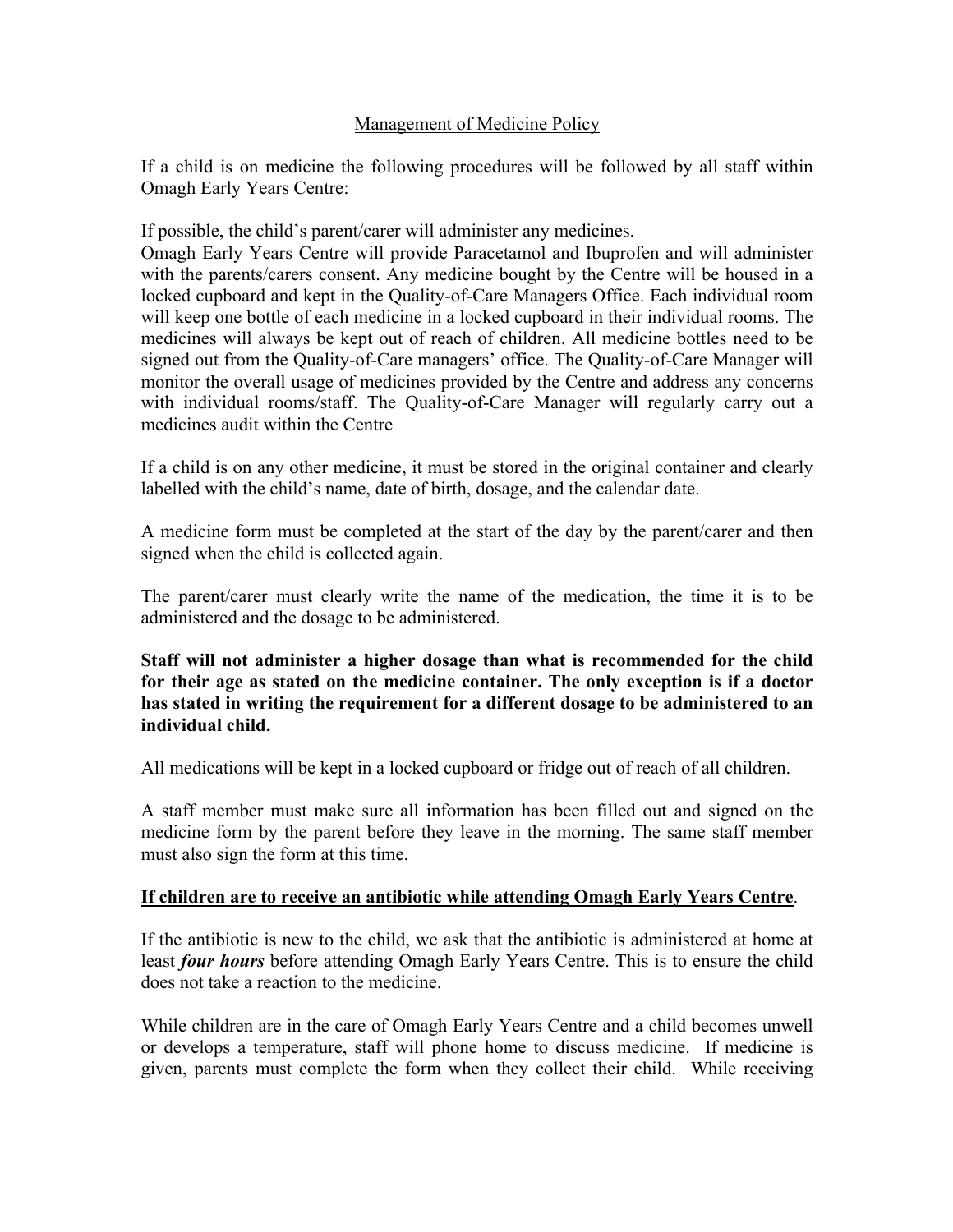instructions over the telephone for medicine administration, staff will repeat the instructions back to the parent, to ensure they have the correct information.

Medicine forms must be checked by staff before parents leave their child and the Centre to make sure all details have been supplied.

While administering medicine, two staff members will individually check and verify **from the medicine form** filled out by the parent the following details *before*  administering medicine:

- The time the medicine is to be given checking any changes that may be noted.
- The type of medicine.
- The dosage given.
- Two staff signatures will be required on all medicines administered.
- If applicable, that the child's name is on the medicine bottle.

It is imperative that each staff member checks the information on the medicine form from start to finish *individually* before the medicine is administered. If there is any doubt, further assistance must be sought from the Room Leader, Quality of Care Manager or Centre Manager.

If the time the medicine is administered differs from the time the medicine should be given, this should be noted on the sheet with reasons stated and relayed to the parent at collection.

Completed Medicine forms must then be given to the Room Leader/Quality of Care Manager who can monitor all medicine administration.

Room Leaders are responsible for ensuring all medicine forms are completed correctly before filing.

The room leader should identify where extended patterns of medicine are being given and make the Quality-of-Care Manager aware of the same.

# **Long-Term Forms**

## **Medicine/Inhaler**

A long-term Medicine or Inhaler form may be used when a child needs the same Medicine/Inhaler to be administered every day when they attend OEYC.

When the parent/guardian informs us that the child requires a Medicine/Inhaler to be given daily, the Quality-of-Care Manager asks them to give in writing, the details required to make a long-term form.

The parent/guardian must provide the name of the Medicine/Inhaler, the required dose to be given and the time it should be given.

The form may also be used in the case of as & when required. This means that the child may not need the Medicine/Inhaler every day they are in, but if they do need it, authorization has been pre-approved, so we do not have to delay by making phone calls.

When the Quality-of-Care Manager has the correct information, they will devise a longterm form. The Quality-of-Care Manager will ensure that the request is suitable in terms